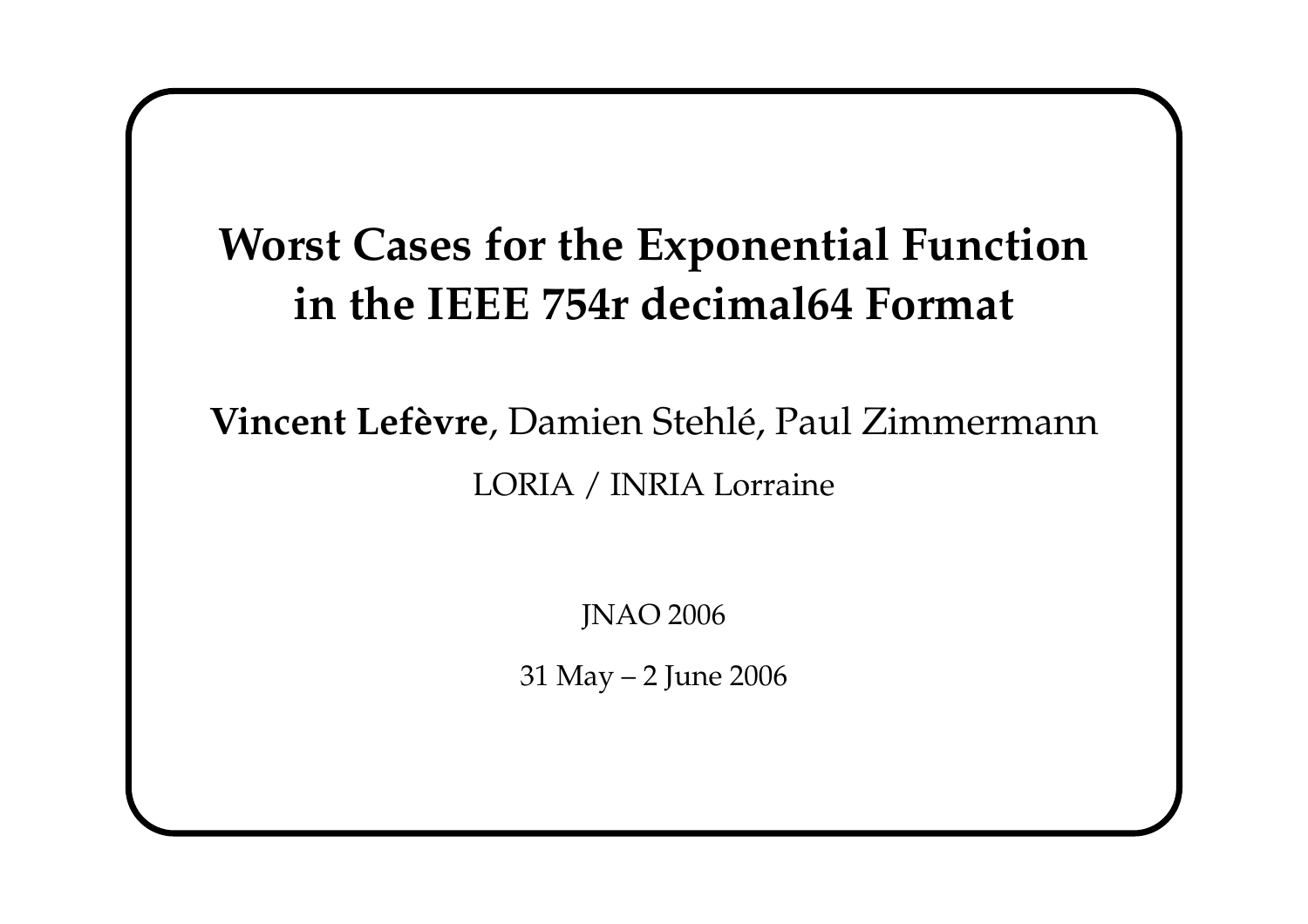# **Introduction / Outline**

- The search for worst cases has already been done for some functions in the IEEE-754 binary double precision (64 bits).
- The goal: to extend the work to the decimal64 format.

#### **Outline:**

- The decimal formats.
- Searching for worst cases in decimal.
- The application to the exponential function.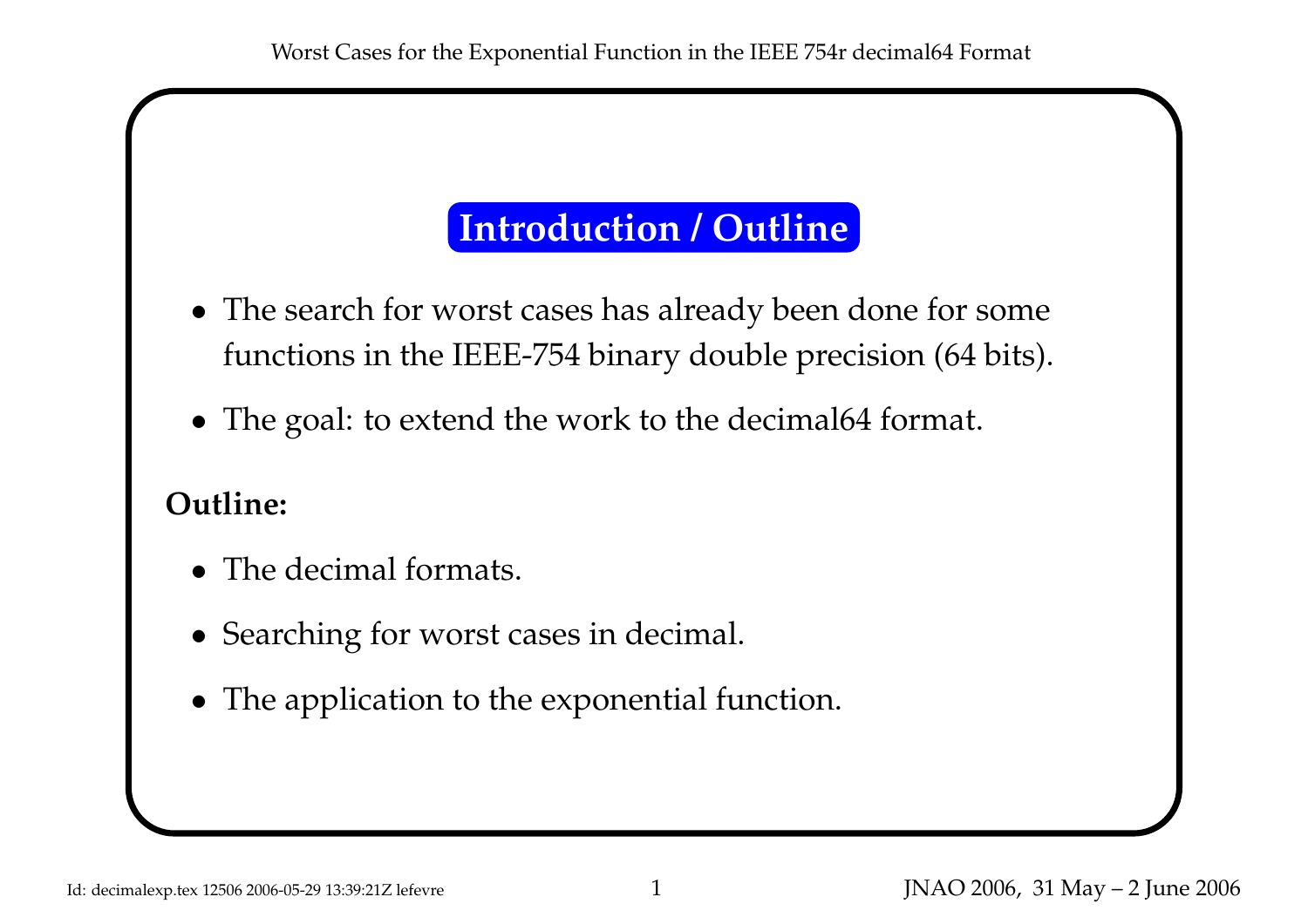# **The Decimal Formats**

IEEE 854, applied to radix 10 and precision  $n.$  Non-special number:

$$
x = (-1)^s \cdot 10^E \cdot d_0.d_1 d_2 \dots d_{n-1}
$$

where:

- sign:  $s \in \{0, 1\}$ ,
- exponent:  $E \in \llbracket E_{\text{min}}, E_{\text{max}} \rrbracket$ ,
- digits:  $0 \leq d_i \leq 9$ .

We require that if  $E \neq E_{\min}$ , then  $d_0 \neq 0$ .  $\rightarrow$  Unique representation.

- $\bullet$   $d_0 \neq 0$ : normal numbers.
- $\bullet$   $d_0 = 0$ : subnormal numbers.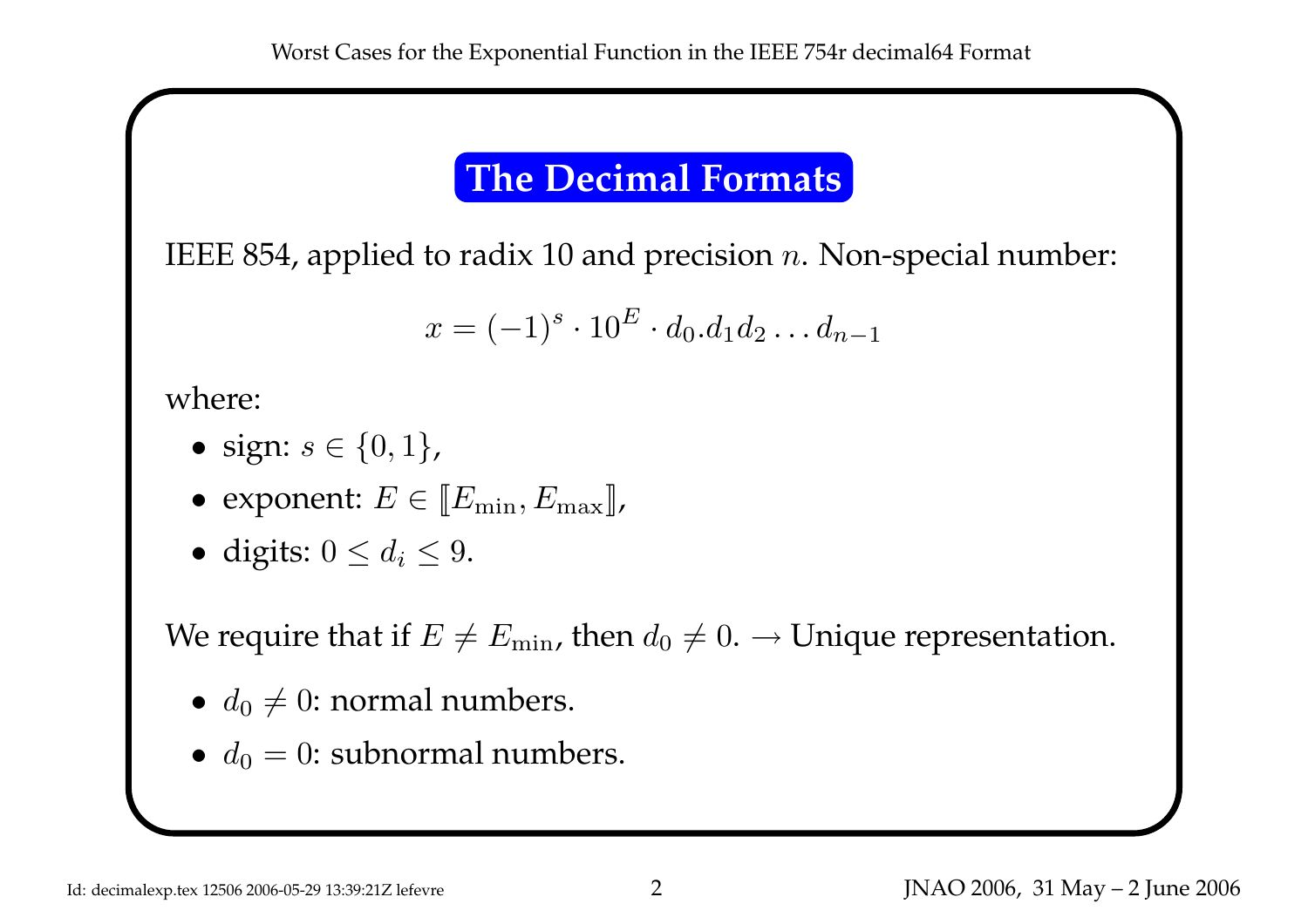# **The Three Standard Decimal Formats**

The current IEEE 754r working draft defines three decimal formats: decimal32, decimal64 and decimal128.

| Format        | decimal <sub>32</sub> | decimal64 | decimal128 |
|---------------|-----------------------|-----------|------------|
| Precision $n$ |                       | 16        | 34         |
| $E_{\rm min}$ | $-95$                 | $-383$    | $-6143$    |
| 'max          | 96                    | 384       | 6144       |

More details on:

http://www2.hursley.ibm.com/decimal/decbits.html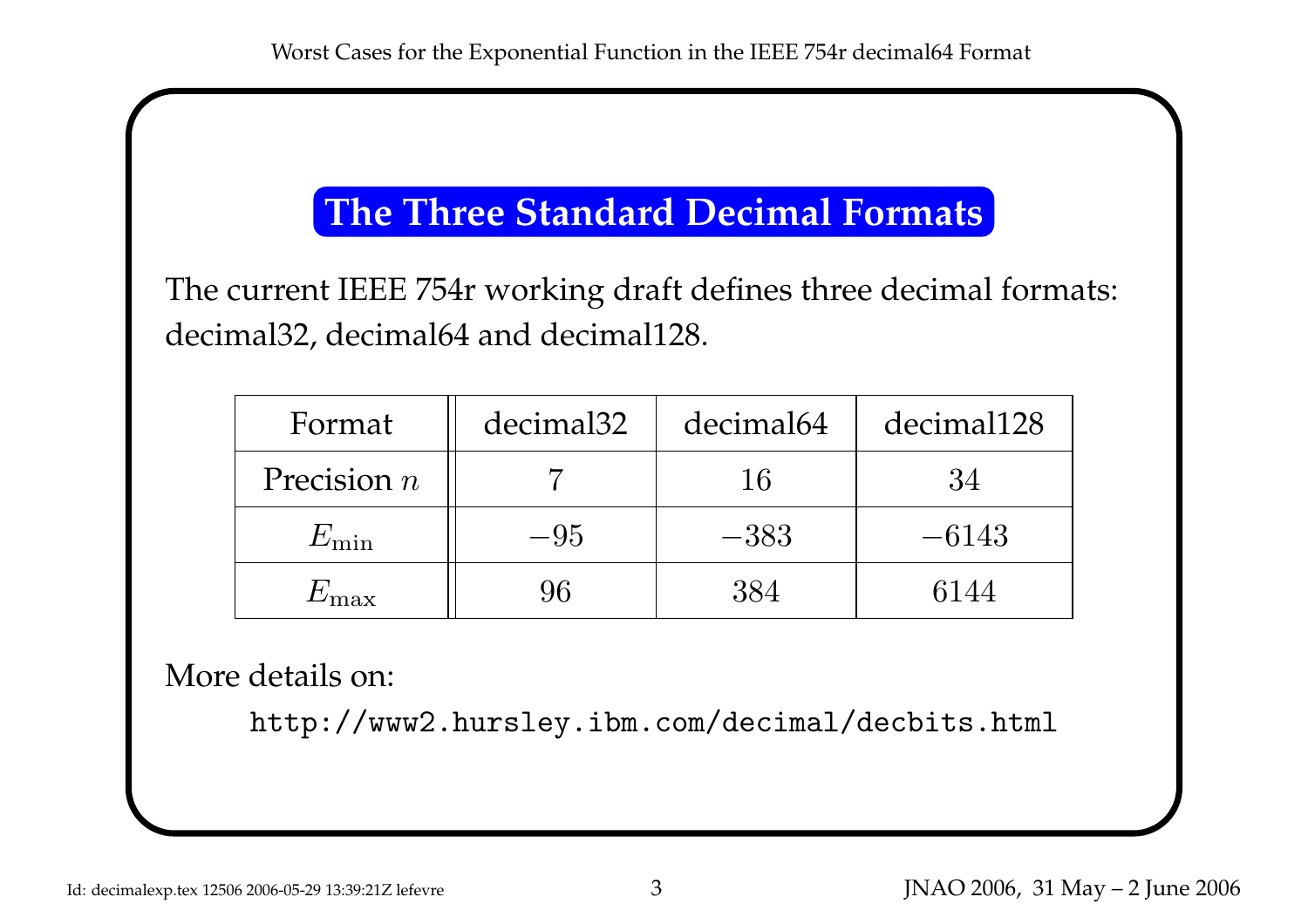# **The Table Maker's Dilemma**

Like in radix 2...

**Breakpoint**: <sup>a</sup> value where the rounding changes in one of the rounding modes, i.e., the discontinuity points of the rounding functions.

- D: <sup>a</sup> machine number (for the directed rounding modes), or
- N: the middle of two consecutive machine numbers (for the rounding-to-nearest mode).

The  ${\bf Table~Maker's~Dilemma:}$  Function  $f$ , machine number  $x$ ,  $f(x)$ evaluated with an error  $\varepsilon.$  If the distance between the result and the breakpoints is less than  $\varepsilon$ , one cannot decide the correctly-rounded value in the corresponding rounding mode.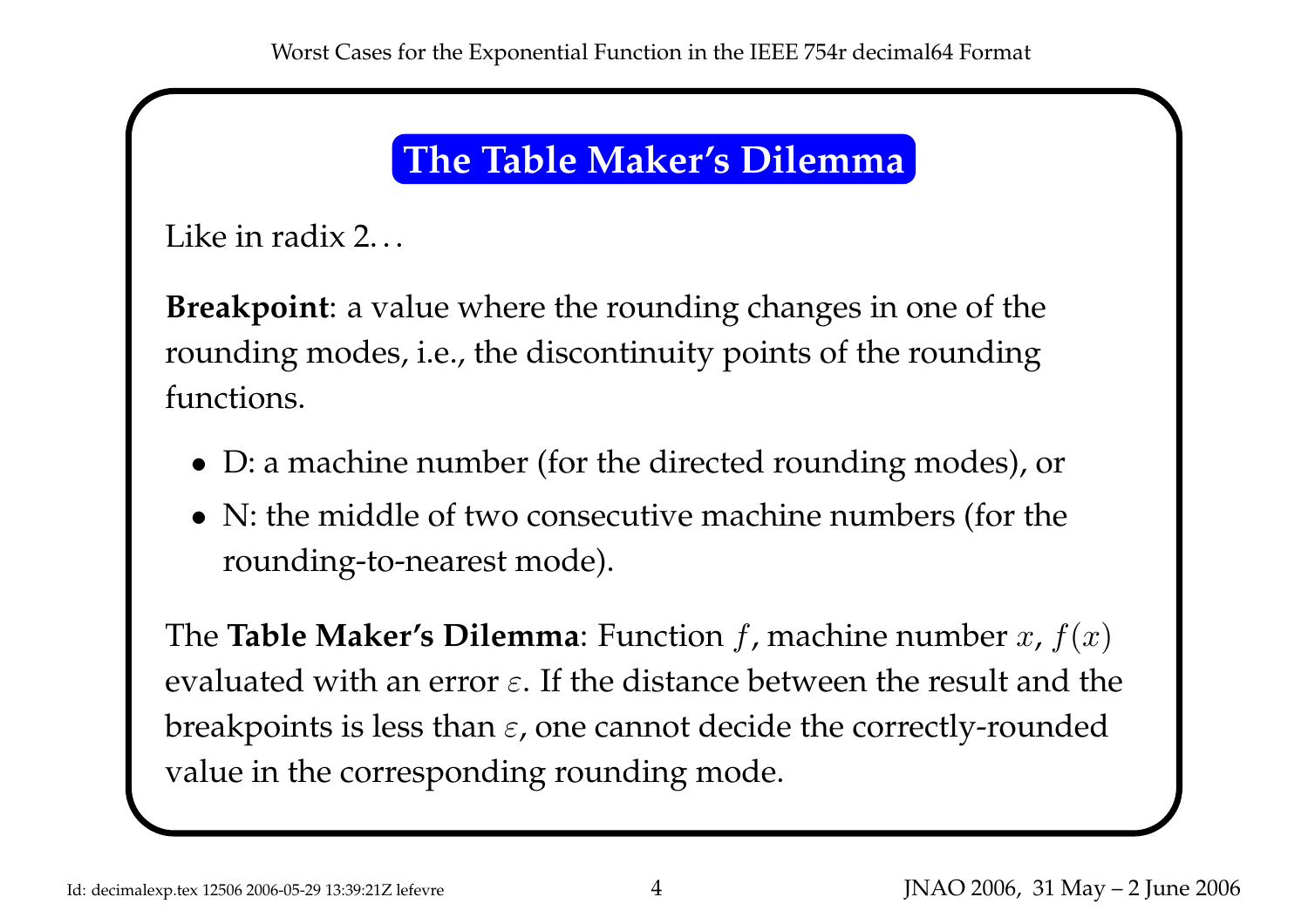#### **The Worst Cases**

**Worst cases:** the arguments  $x$  for which the values  $f(x)$  are the "hardest to round". Four possible forms, like in radix 2.

For instance, for  $f=\exp$  in the decimal64 format:

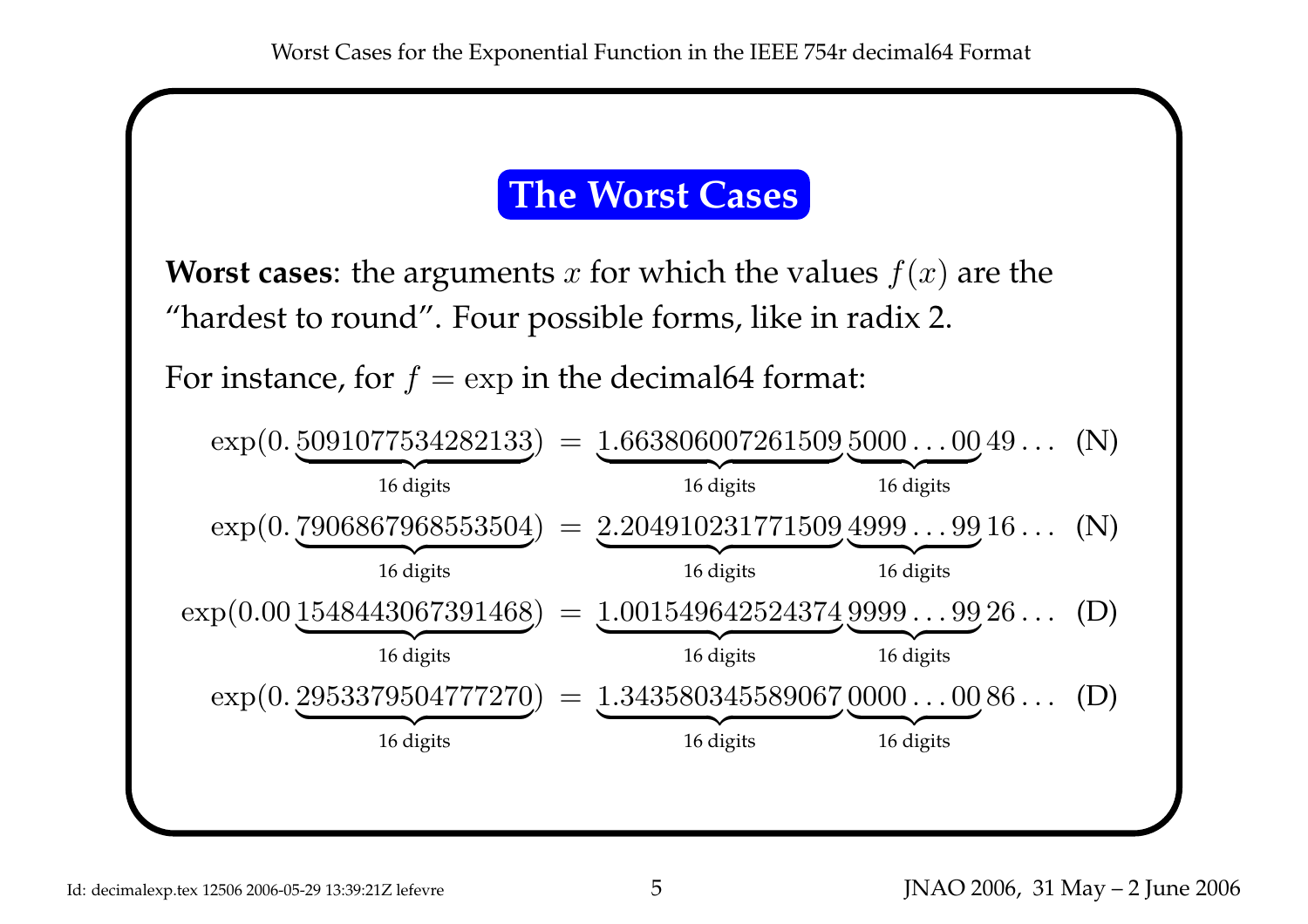# **Exhaustive Search for Worst Cases**

Similar to radix 2.

- Arguments that give an underflow or an overflow are not tested.
- Probabilistic hypotheses  $\rightarrow$  the smallest distance between  $f(x)$ and the breakpoints is of the order of  $10^{-n}$  ulp (divided by the number of exponents  $E$ ), possibly except in some particular domains.
- In decimal32: a few billions of  $args \rightarrow naive$  algorithms suffice. See also http://www.loria.fr/ ~zimmerma/wc/decimal32.html
- In decimal64:  $\sim 10^{18}$  arguments  $\rightarrow$  needs specific algorithms.
- In decimal128:  $10^{34}$  to  $10^{38}$  arguments  $\rightarrow$  currently out of reach.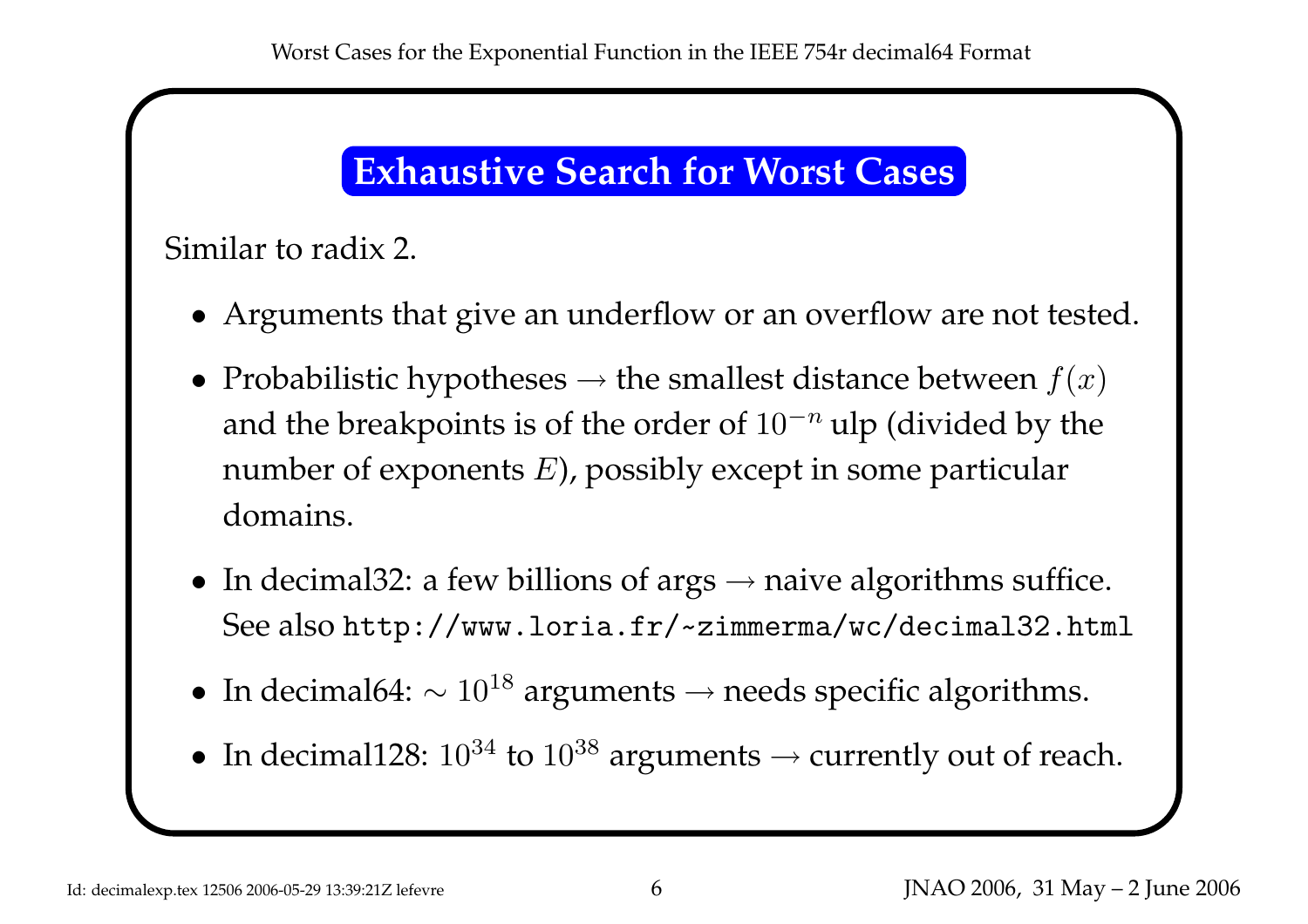## **Exhaustive Search for Worst Cases in decimal64**

In each domain where the exponent of  $f(x)$  does not change, search for the solutions of:

 $|f(x) \bmod u/2| < \varepsilon u$  ,

where the modulo is centered,  $u=\mathrm{ulp}(f(x))$ , which is a constant in the considered domain, and  $\varepsilon \sim 10^{-n}$ .

- Split the tested domain into subintervals. In each subinterval:
- Approximate the function  $f$  by a polynomial of small degree.
- Scale/translate the input and output values to reduce the problem to the following. . .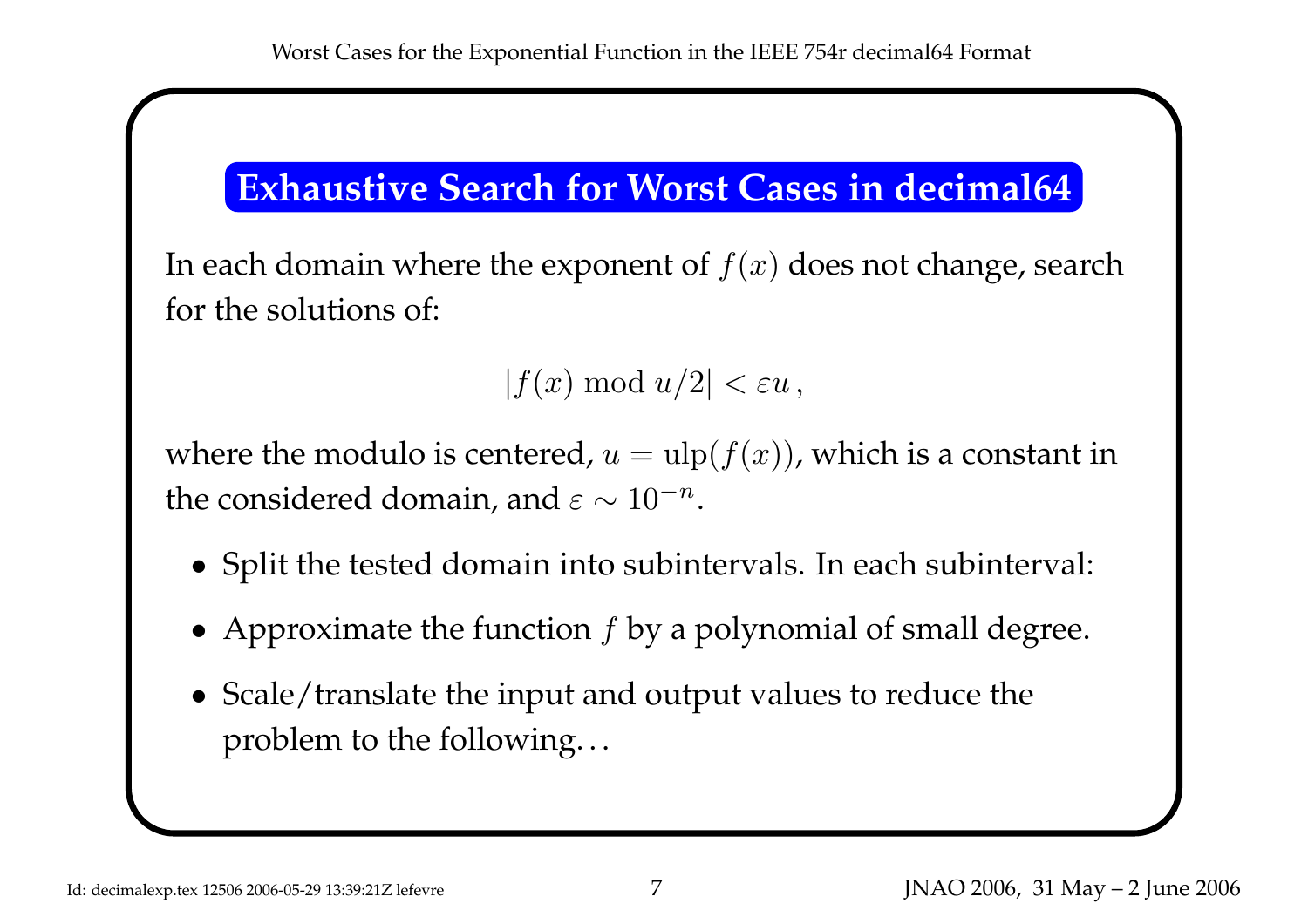# **The Real Small Value Problem**

**Real Small Value Problem (Real SValP).** Given positive integers M and  $T$ , and a polynomial  $P$  with real coefficients, find all integers  $|t| < T$  such that:

$$
|P(t) \bmod 1| < \frac{1}{M} \, .
$$

#### **Efficient algorithms:**

- Lefèvre's algorithm, requiring degree-1 polynomials.
- The Stehlé-Lefèvre-Zimmermann (SLZ) algorithm, based on Coppersmith's technique and the LLL algorithm. 3 variants (Stehlé's PhD thesis): "fast", "heuristic" and "proved". The first two are faster but may fail (infinite loop or FAIL result).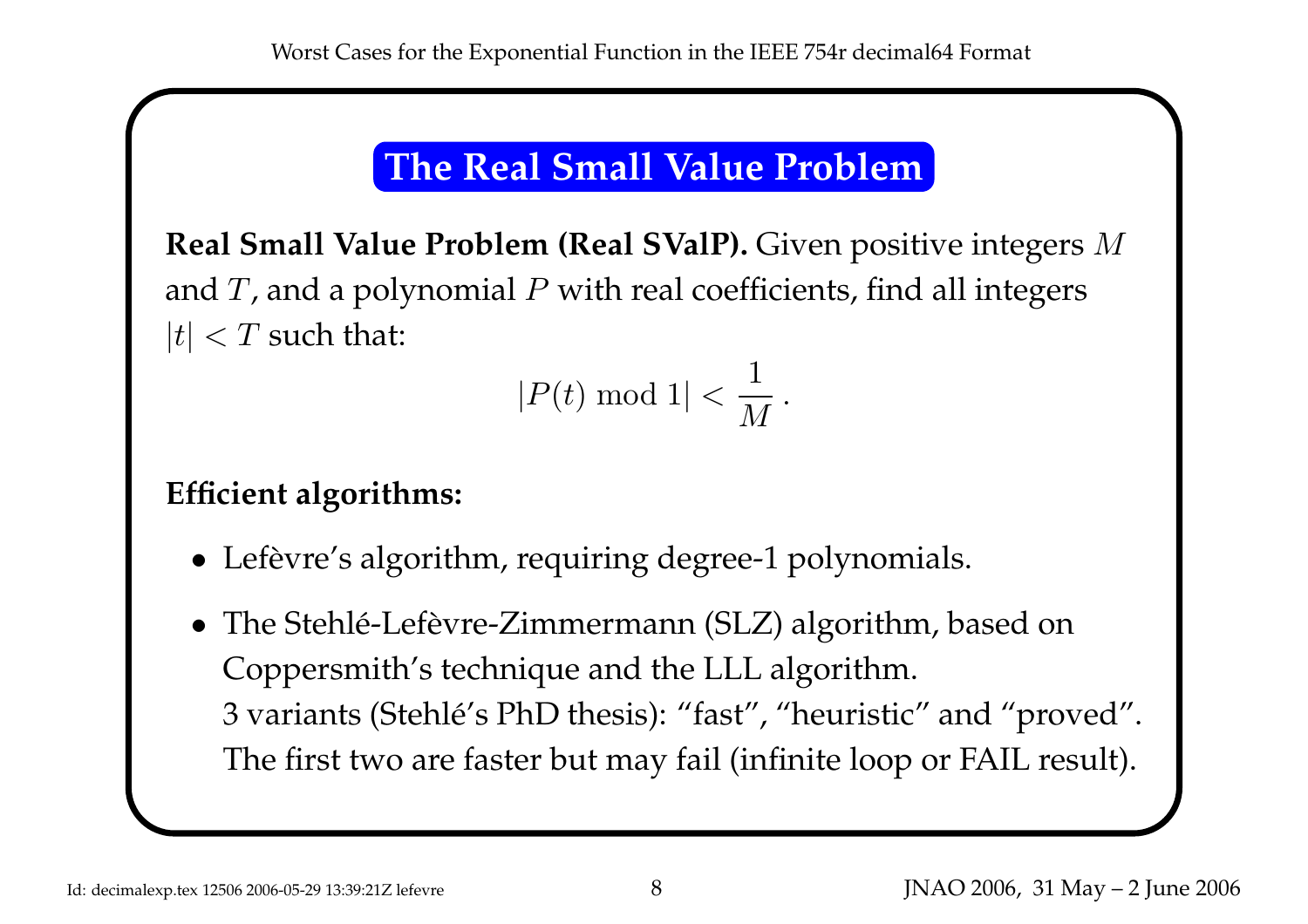### **Correctly Rounding the Exponential Function**

Non-special decimal64 number:  $x = (-1)^s \cdot 10^E \cdot d_0 . d_1 d_2 \ldots d_{15}$ where  $s \in \{0,1\}$  and  $-383 \leq E \leq 384$ .

- Largest finite machine number:  $10^{385} 10^{369}$ .
- Smallest positive normal machine number:  $10^{-383}$ .
- Smallest positive machine number:  $10^{-398}$ .

First, eliminate the special cases. . .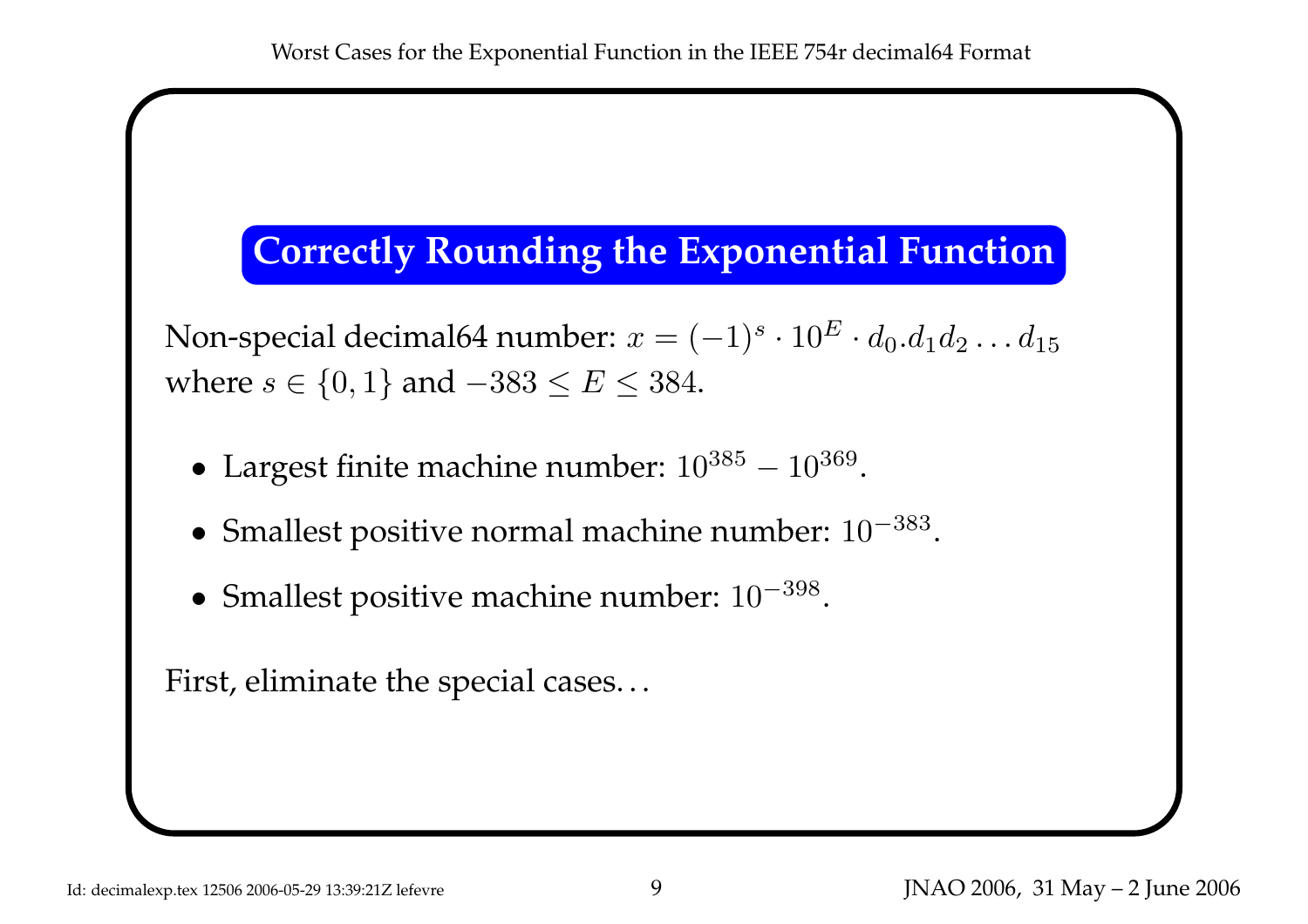Four couples of consecutive machine numbers  $(a^{-}, a^{-})$  $^{+}), (b^-, b^+),$  $(c^-, c)$ <sup>+</sup>) and  $(d^-, d^+)$  that determine the following intervals:

$$
\underbrace{-\infty \ldots a^{-}}_{+0} \underbrace{a^{+} \ldots b^{-}}_{\text{search}} \underbrace{b^{+} \ldots c^{-}}_{1} \underbrace{c^{+} \ldots d^{-}}_{\text{search}} \underbrace{d^{+} \ldots + \infty}_{+\infty}
$$

- In intervals 1, 3 and 5, the rounded values in rounding-to-nearest are respectively  $+0$ , 1 and  $+\infty$  (results for the directed rounding modes can be deduced, with the *same* interval bounds).
- In intervals 2 and 4, a search for worst cases is needed:  $[a^+,b^-] = [-917.1220141921901,-5.00000000000001\cdot10^{-17}],$  $\lbrack c^{+},d^{-}]=[4.99999999999999\cdot 10^{-16}, 886.4952608027075].$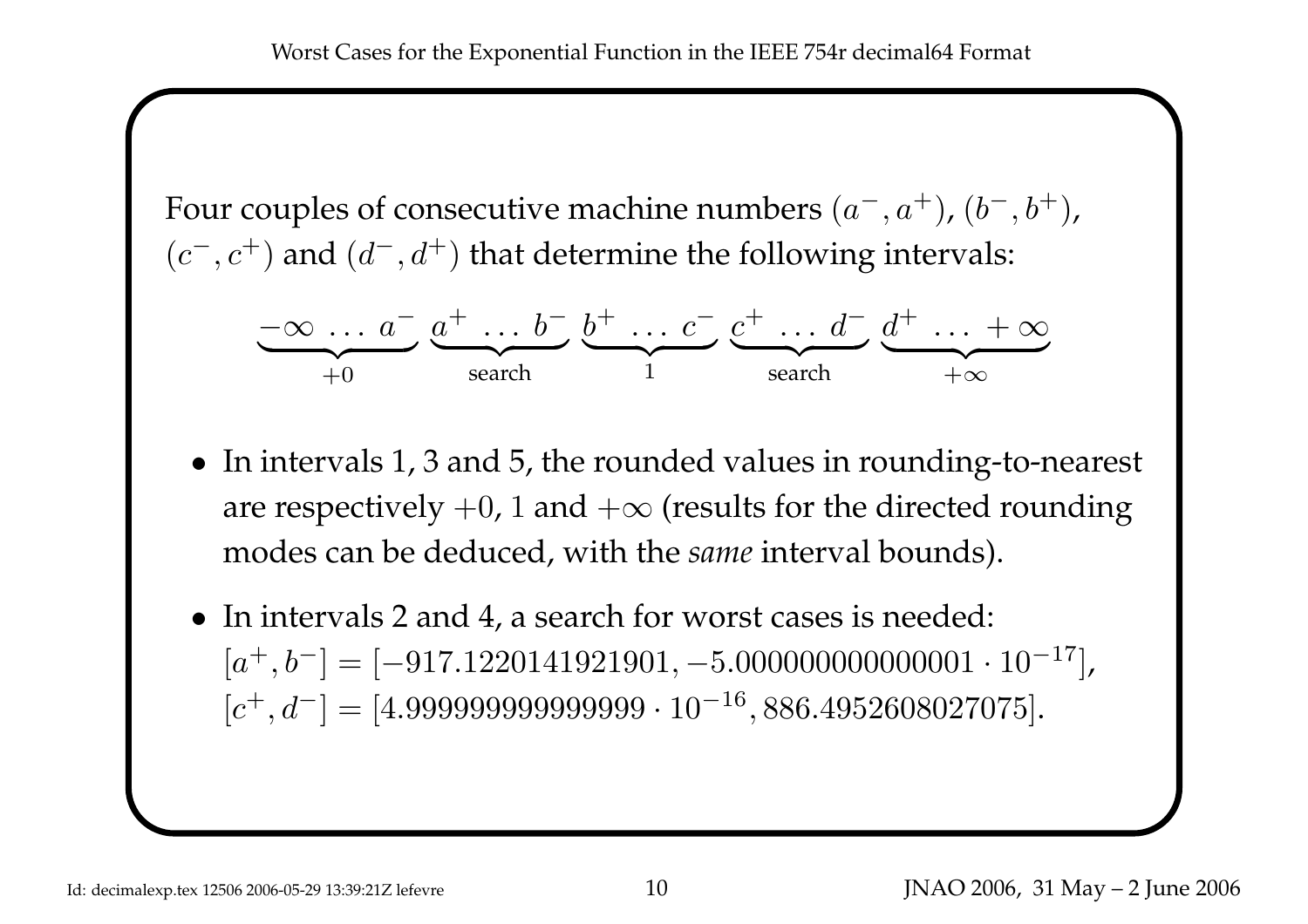# **Searching for Worst Cases of** exp

Current implementation:

- Split the tested domain into intervals in which both the argument  $x$  and the result  $\exp(x)$  have a constant (possibly different) exponent. Done with <sup>a</sup> small Maple program.
- Test each interval (in parallel on various machines). Done with BaCSeL (http://www.loria.fr/ ~stehle/), which uses SLZ. We chose degree-3 polynomials; their coefficients are computed with MPFR, to obtain guaranteed error bounds. Note: For values of  $x$  close enough to 0, the fast LLL variant fails, so that the proved variant is used in this domain.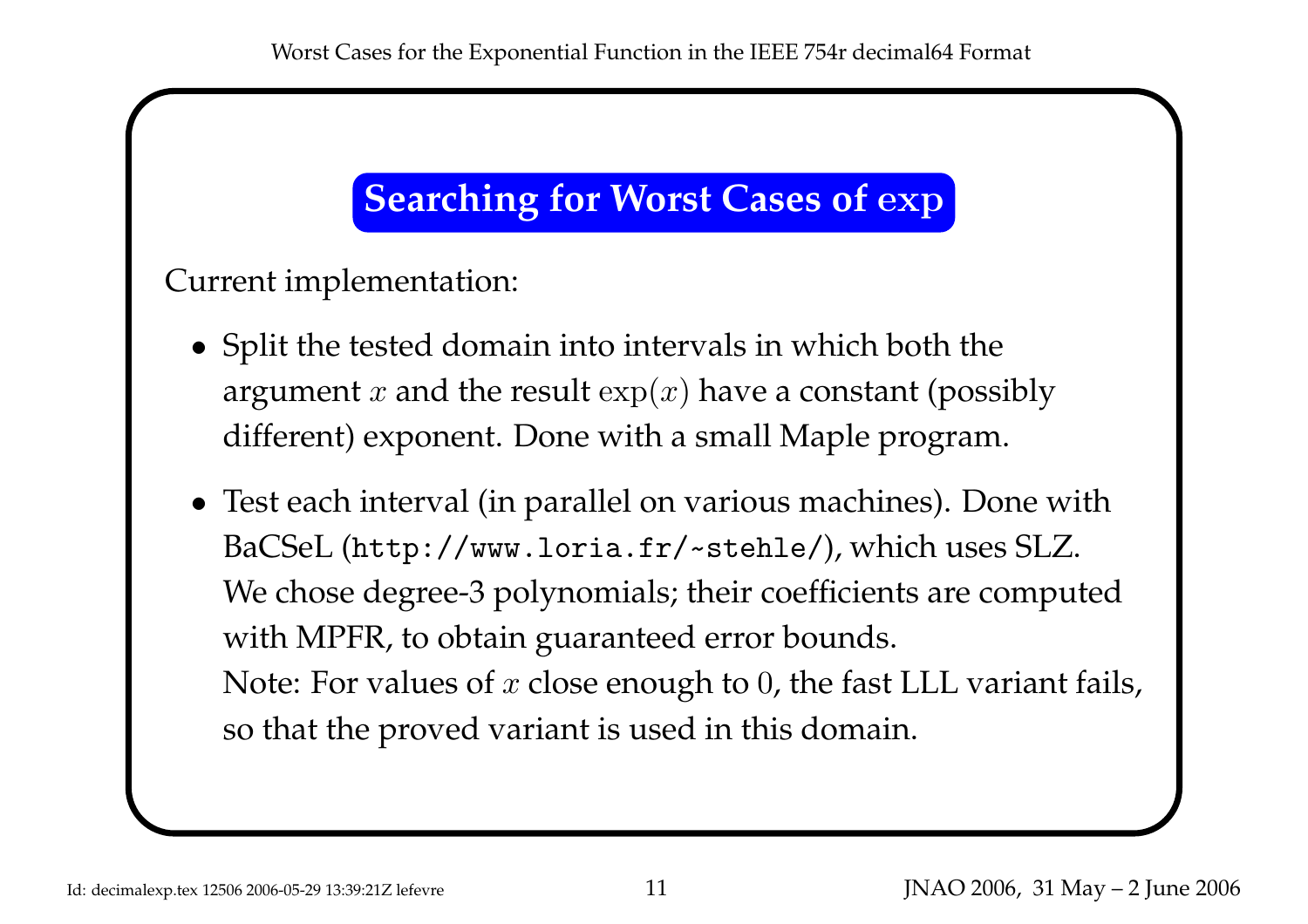## **Some Results**

Domains currently tested:

- $[10^{-9}, 25.21686424838368]$ ;
- some subintervals of [25.21686424838369, 886.4952608027075].

| $\mathcal{X}$                     | $\exp x$                      |  |
|-----------------------------------|-------------------------------|--|
| $6.581539478341669\cdot 10^{-9}$  | $1.00000000658153950^{15}177$ |  |
| $2.662858264545929\cdot 10^{-8}$  | $1.00000002662858300^{15}318$ |  |
| $3.639588333766983\cdot 10^{-8}$  | $1.00000003639588400^{15}240$ |  |
| $6.036998017773271 \cdot 10^{-8}$ | $1.00000006036998200^{15}379$ |  |
| $6.638670361402304 \cdot 10^{-7}$ | $1.00000066386725649^{15}569$ |  |
| $9.366572213364879\cdot 10^{-7}$  | $1.00000093665765999^{15}883$ |  |
| $7.970613003079781\cdot 10^{-6}$  | $1.00000797064476850^{15}362$ |  |
| 1/2                               |                               |  |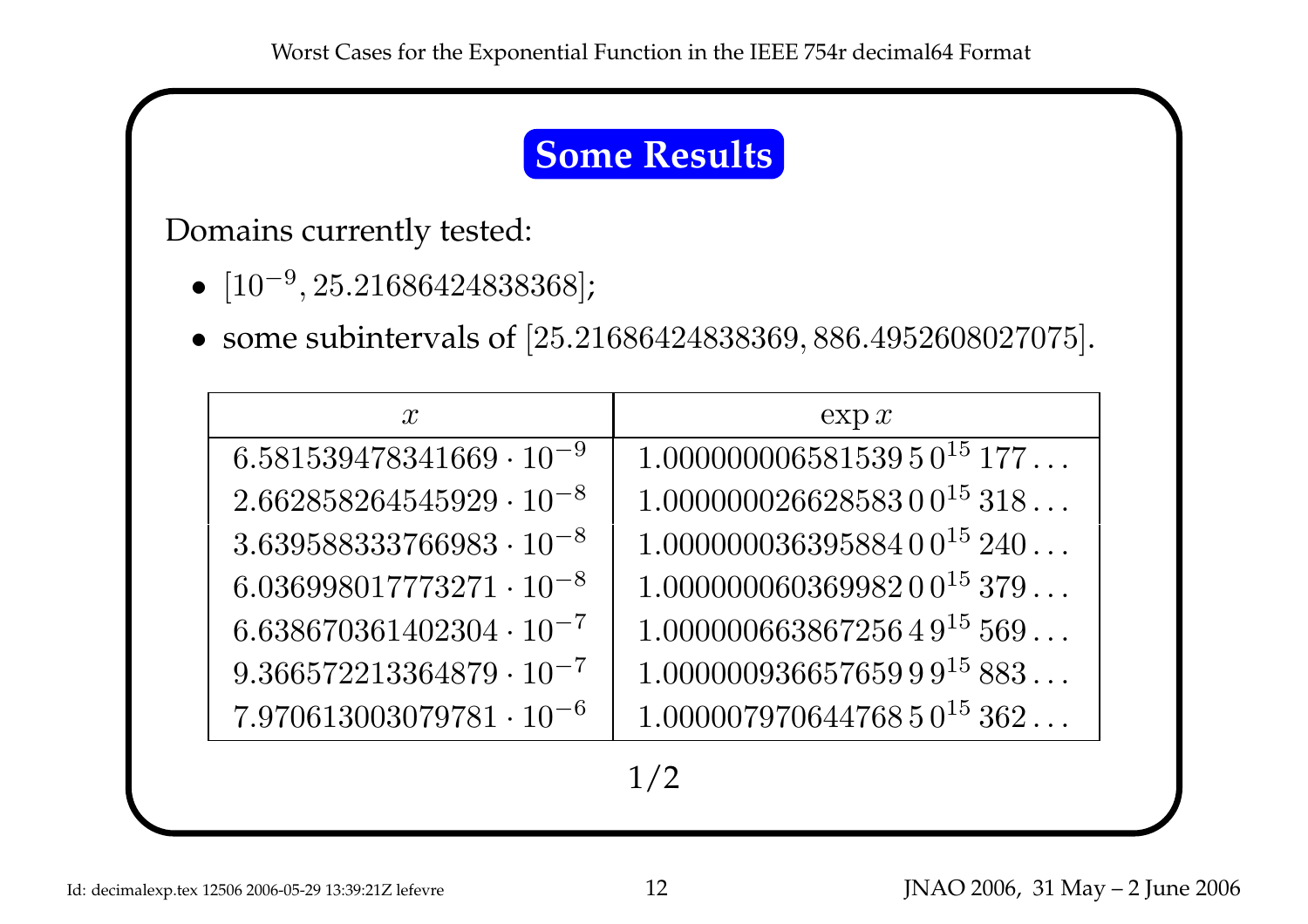| $\mathcal{X}$                     | $\exp x$                          |
|-----------------------------------|-----------------------------------|
| $3.089765552852523 \cdot 10^{-5}$ | $1.00003089813286600^{15}241$     |
| $1.302531956641873\cdot 10^{-4}$  | $1.00013026167898000^{16}798$     |
| $2.241856702421245\cdot 10^{-4}$  | $1.00022421080172750^{15}118$     |
| $7.230293679121590 \cdot 10^{-4}$ | $1.00072329081665349^{16}127$     |
| $5.259640428979129\cdot 10^{-3}$  | $1.00527349661990949^{15}739$     |
| $9.407822313572878 \cdot 10^{-2}$ | $1.09864568206633850^{16}278$     |
| $1.267914924960933 \cdot 10^{-1}$ | $1.13518029949284300^{16}706$     |
| $5.091077534282133\cdot 10^{-1}$  | $1.66380600726150950^{15}492$     |
| 3.359104074009002                 | $28.7634094457268750^{16}904$     |
| 19.10511686234796                 | $1.98265353841498199^{15}735$ E8  |
| 294.9551257293143                 | $1.25136358665978950^{15}108E128$ |
| 587.9131381356093                 | $2.12535622182552249^{15}594E255$ |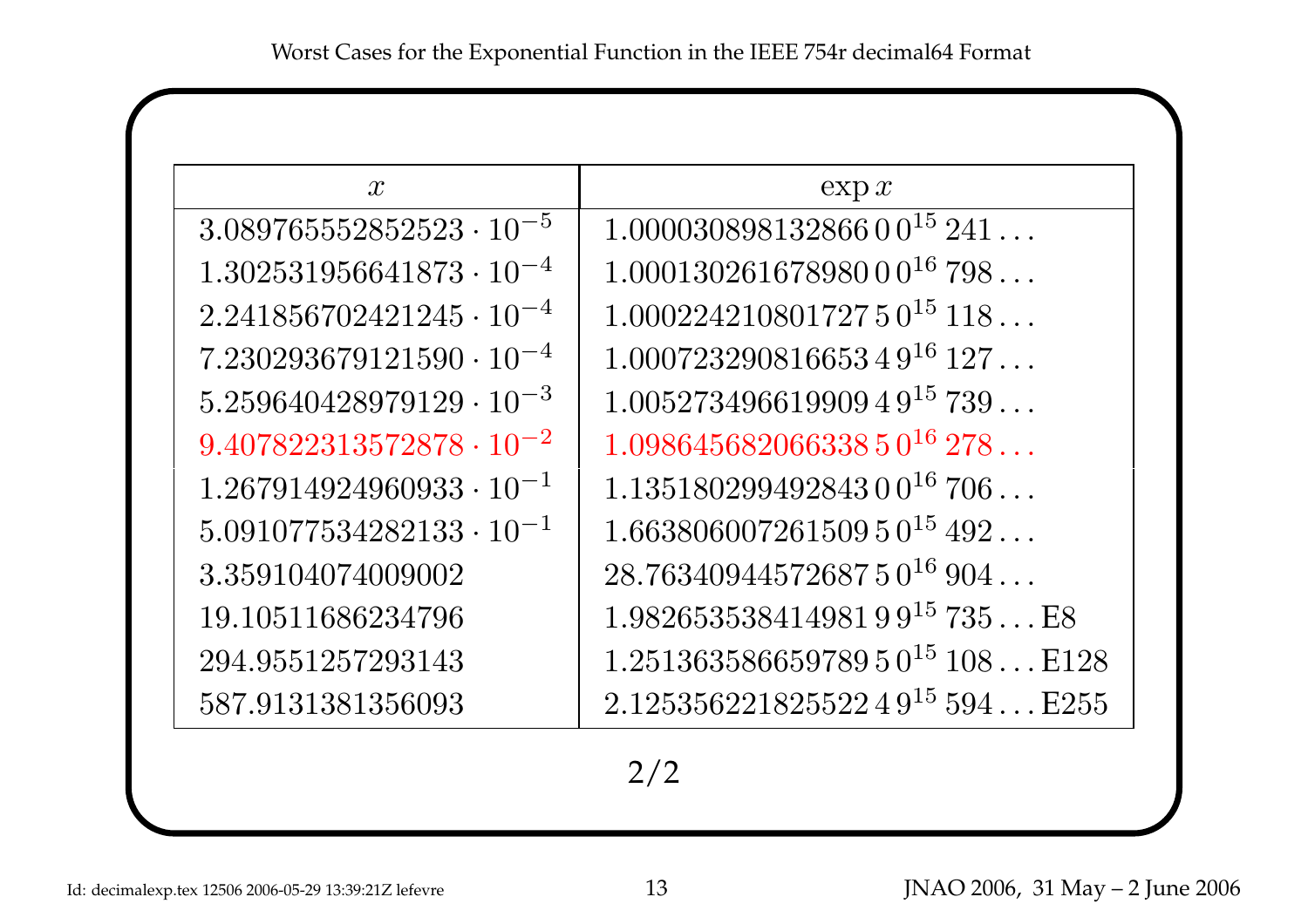Worst Cases for the Exponential Function in the IEEE 754r decimal64 Format

For  $c^{+} \leq x < 10^{-8}$ , many bad cases have some patterns in their mantissa. For instance:

> $3.897940$ **992** $403028\cdot10^{-9}$ ,  $4.230932$ **991** $049603\cdot10^{-9}$ , 4.291382**990**792016 · 10 − 9 ,  $4.581289$ **989** $505891\cdot10^{-9}$  .

The reason:  $\exp(x)$  can be approximated by  $1 + x + x^2/2 + x^3/6$  in this domain, and even by  $1 + x + x^2/2$  for smaller values of  $x$ .

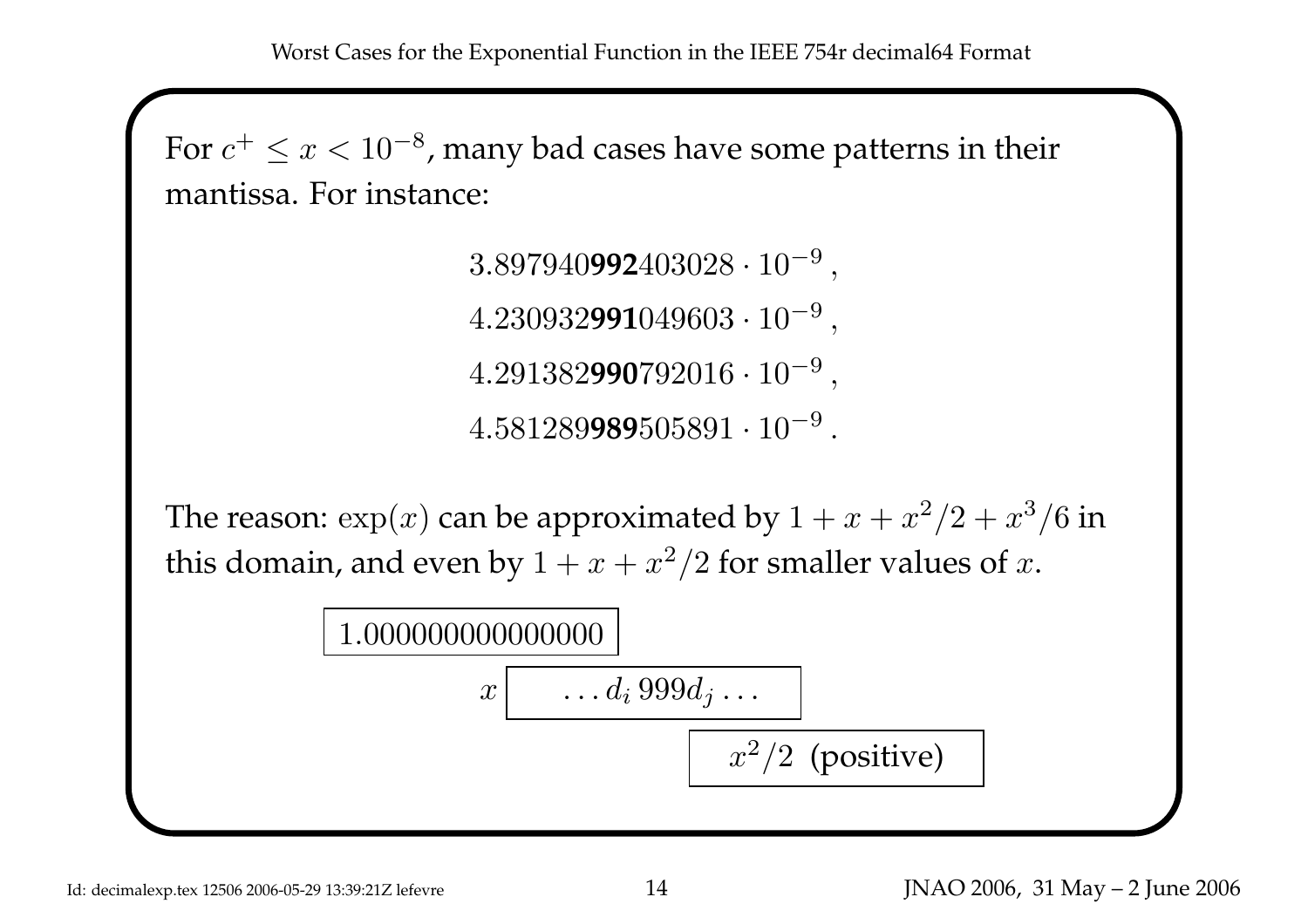### Some bad cases for  $x < 10^{-9}$ :

| $\mathcal{X}$                      | $\exp x$                      |
|------------------------------------|-------------------------------|
| $5.999879998200072 \cdot 10^{-10}$ | $1.00000000059998800^{16}431$ |
| $6.000119998199928 \cdot 10^{-10}$ | $1.00000000000001199^{16}567$ |
| $1.019999999994798 \cdot 10^{-11}$ | $1.00000000001019999^{17}646$ |
| $1.039999999994592 \cdot 10^{-11}$ | $1.00000000001039999^{17}625$ |
| $1.099999999999395 \cdot 10^{-12}$ | $1.00000000000109999^{20}556$ |
| $1.199999999999280 \cdot 10^{-12}$ | $1.00000000000119999^{20}423$ |
| $1.199999999999928 \cdot 10^{-13}$ | $1.00000000000011999^{23}423$ |
| $1.399999999999902 \cdot 10^{-13}$ | $1.00000000000013999^{23}085$ |
| $1.99999999999980 \cdot 10^{-14}$  | $1.00000000000001999^{25}733$ |
| $2.99999999999955 \cdot 10^{-14}$  | $1.00000000000002999^{25}099$ |
| $1.99999999999998 \cdot 10^{-15}$  | $1.00000000000000199^{28}733$ |
| $3.999999999999992 \cdot 10^{-15}$ | $1.00000000000000399^{27}786$ |
| $9.99999999999995 \cdot 10^{-16}$  | $1.00000000000000099^{29}666$ |